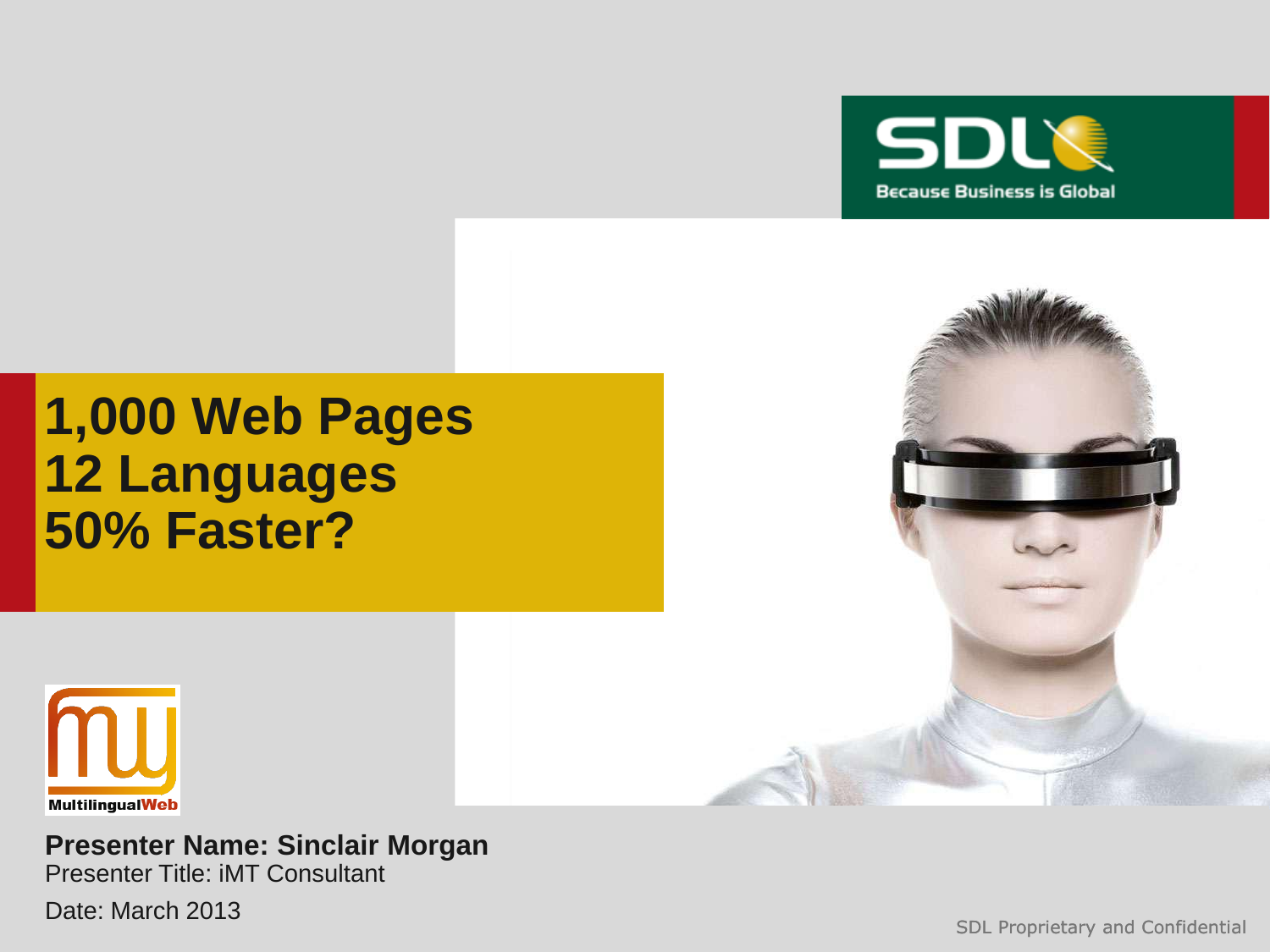## **1,000 Web Pages, 12 Languages, 50% Faster?**

- Scenario 1
	- Conventional translation from scratch
- Scenario 2
	- Conventional translation and Translation Memory (TM)
- Scenario 3
	- Trained Machine Translation (MT) and post-editing (PE) and Translation Memory (TM)
- Average words per web page = 500
- Project size
	- $-1,000 \times 500 = 500,000$  words

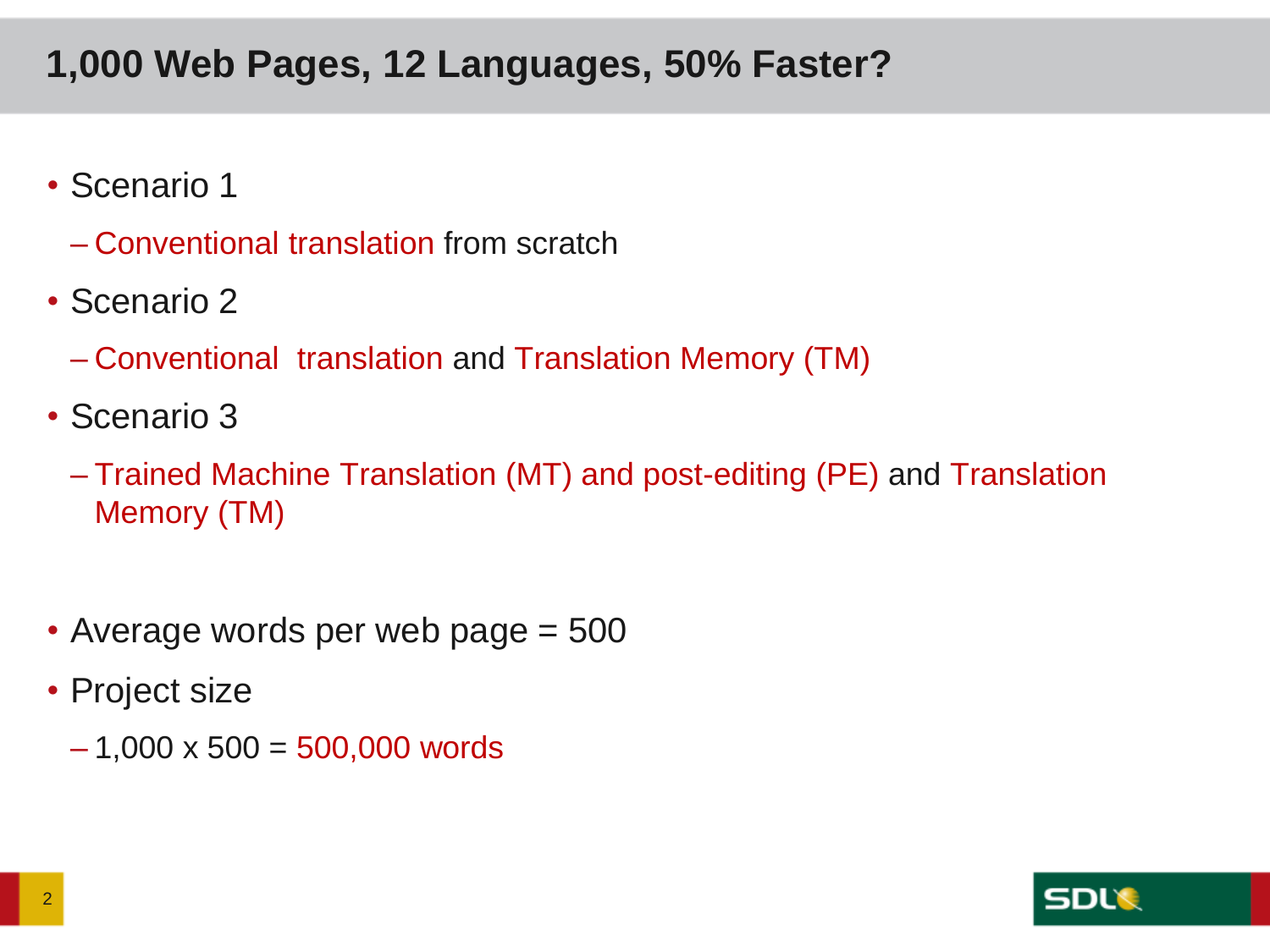## **Scenario 1 – Conventional Translation (no TM)**

- Volume of content = 500,000 words
- Conventional translation average daily rate = 2,500 words per day
- Translation cost per word  $= \epsilon 0.17$  (indicative example rate)
- Volume to translate = 500,000 words
- Project schedule with 5 translators per language
	- $-500,000/2,500/5 = 40$  days
- Project cost
	- $-500,000 \times \text{\textsterling}0.17 = \text{\textsterling}85,000$  per language

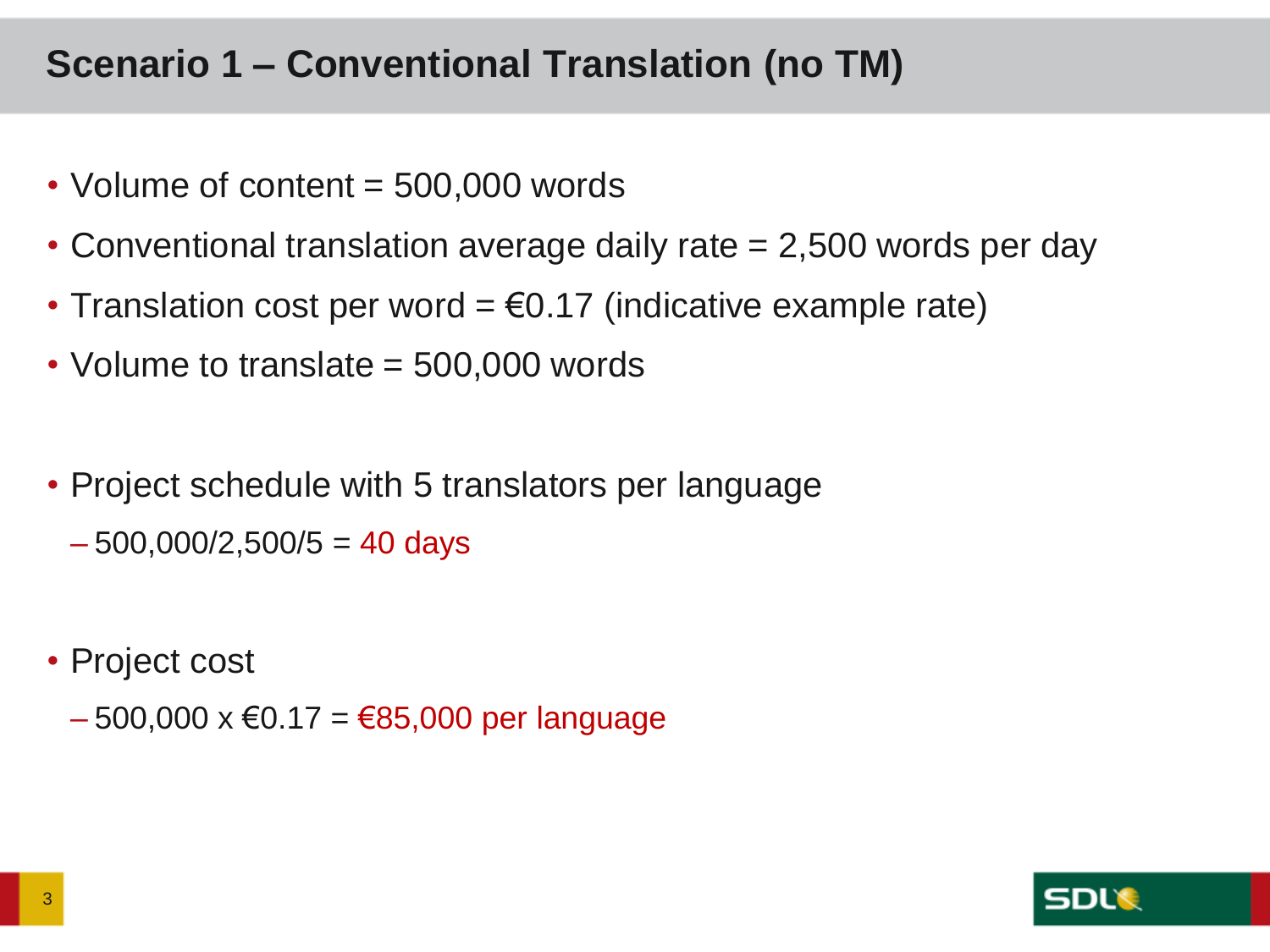## **Scenario 2 – Conventional Translation with TM**

- Volume of content = 500,000 words
- Conventional translation average daily rate = 2,500 words per day
- Translation cost per word =  $€0.17$
- Translation Memory leverage = 50%
- Volume to translate =  $500,000 \times 0.5 = 250,000$  words
- Project schedule with 5 translators
	- $-250,000/2,500/5 = 20$  days
- Project cost
	- $-250,000 \times \text{\textsterling}0.17 = \text{\textsterling}42,500$  per language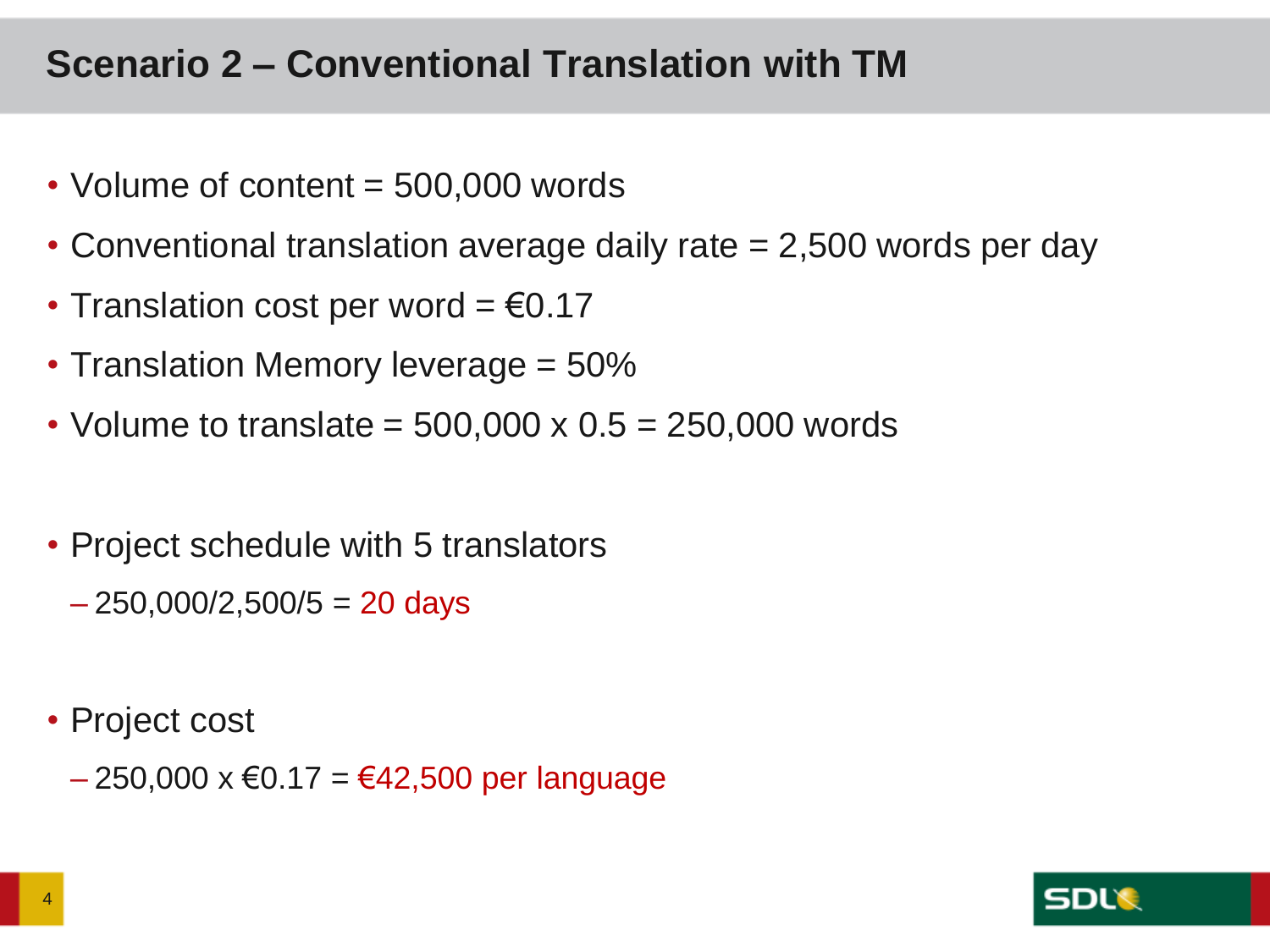## **Data for Scenario 3 - Trained MT + PE**

- What is the efficiency improvement with Trained MT + PE?
- Many variables affect overall productivity
	- MT output quality: technology, language, source content, training content
	- Translation environment (tools and technology)
	- Human resources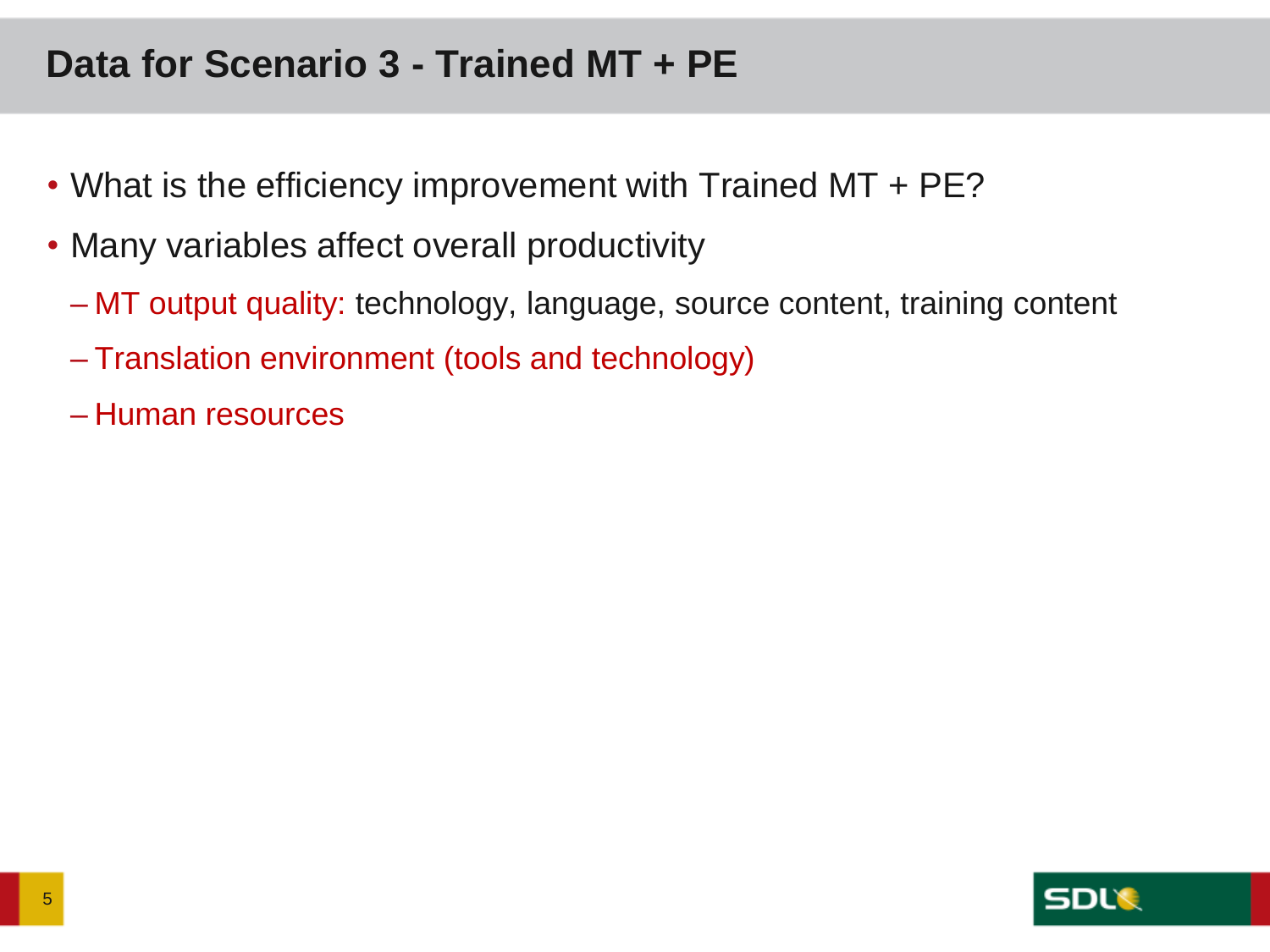## **Snapshot of Trained MT Productivity Improvement**



**Average Productivity Improvement**

- Average improvement in productivity is 43%
- Average time reduction is  $(1 1/(1+0.43)) = 30\%$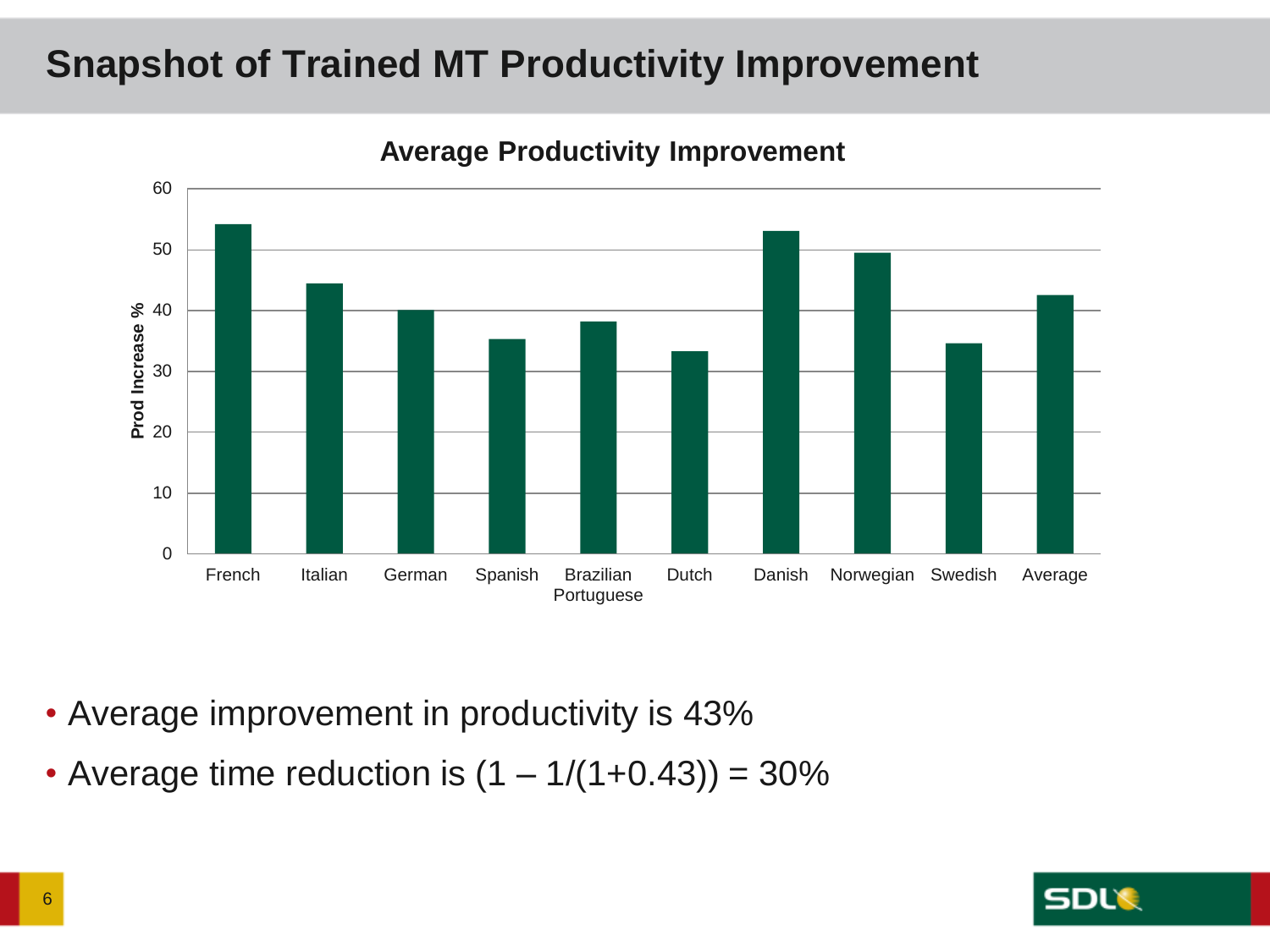## **Scenario 3 – Trained MT with Post-editing and TM**

- Volume of content = 500,000 words
- Post-editing average daily rate =1.43 x 2,500 =  $-3,500$  words per day
- Post-editing cost per word at 30% discount =  $0.7 \times 0.17 = \text{\textsterling}0.12$  per word
- Translation Memory leverage = 50%
- Volume to post-edit =  $500,000 \times 0.5 = 250,000$  words
- Project schedule with 5 post-editors per language
	- $-250,000/3,500/5 = 14$  days
- Project cost
	- $-250,000 \times 60.12 = 630,000$  per language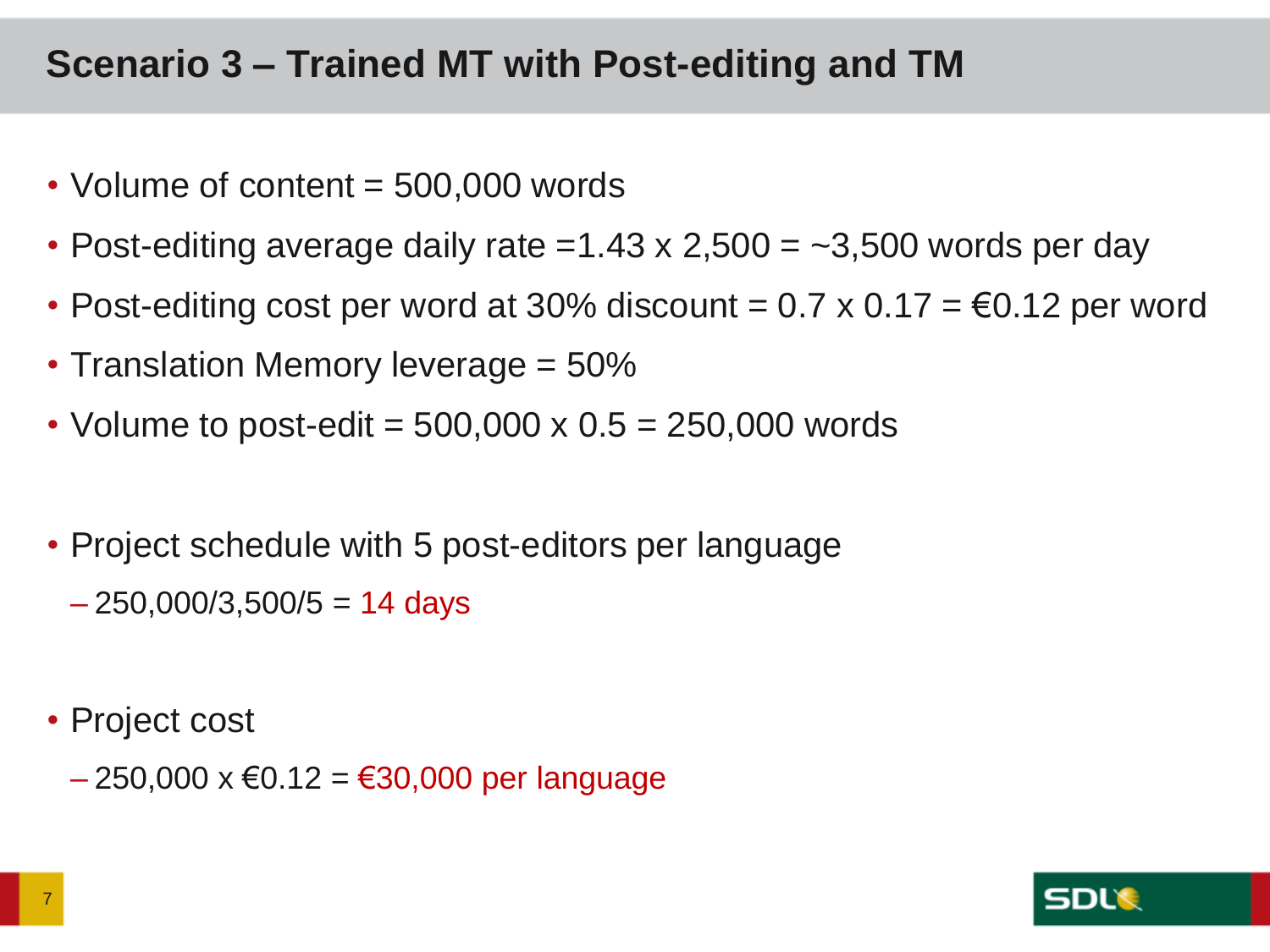## **Summary of Results**

|                                              | <b>Translation</b> | <b>Translation + TM</b> | Trained MT + PE + TM |
|----------------------------------------------|--------------------|-------------------------|----------------------|
| Words to translate per language              | 500,000 words      | 250,000 words           |                      |
| Words to post-edit per language              |                    |                         | 250,000 words        |
| Project Schedule, 5 translators per language | 40 days            | 20 days                 | 14 days              |
| Cost per language                            | € 85,000           | $\in$ 42,500            | € 30,000             |
| Project cost for 12 languages                | €1,020,000         | € 510,000               | € 360,000            |
| Project saving compared to Translation + TM  |                    |                         | € 150,000            |

## • Trained MT + PE + TM

- Reduces time by 30% compared to Translation + TM
- Cost saving, €150,000, provides budget for five more languages

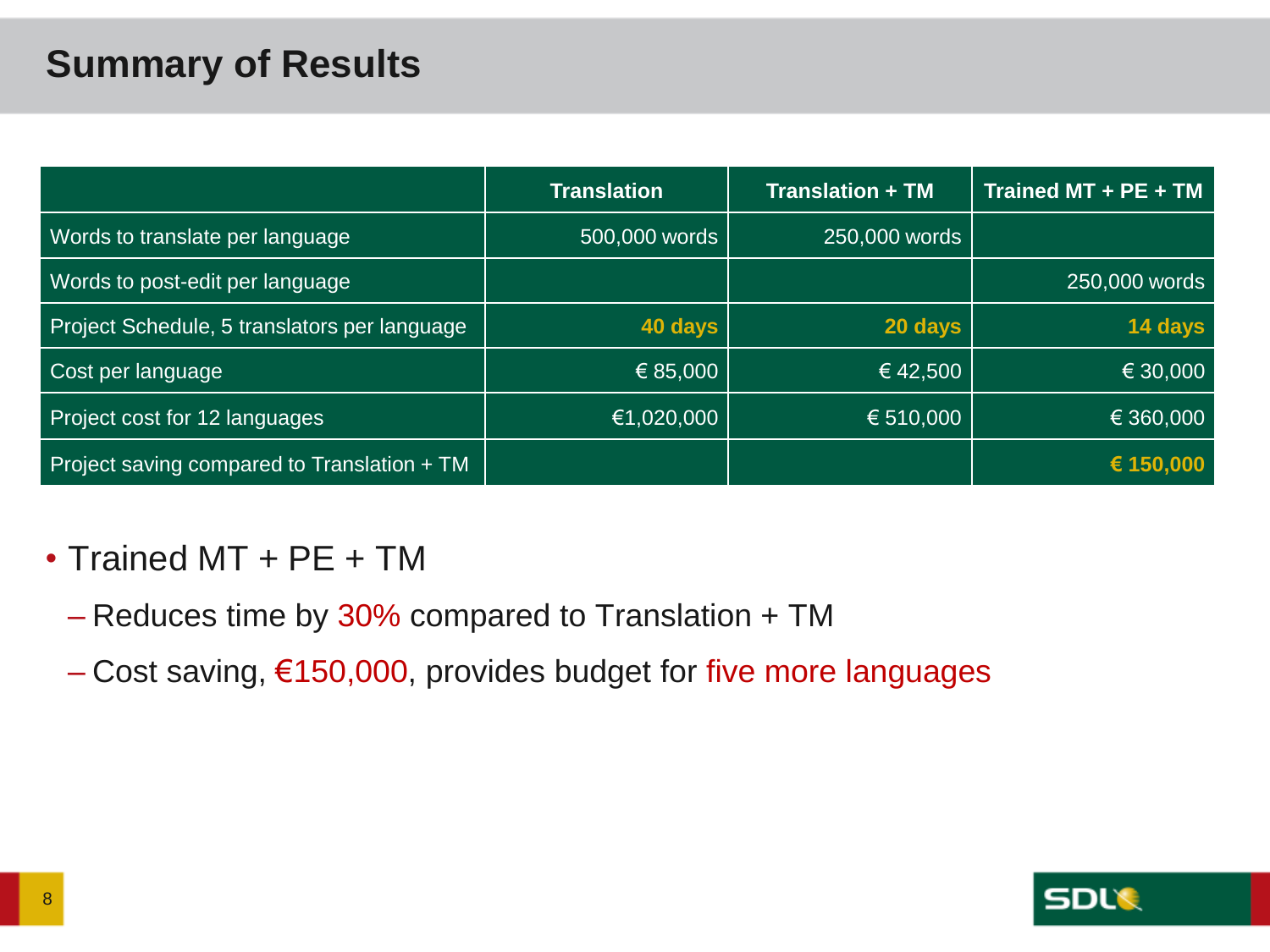## **What do you Need to Achieve this Performance?**

## • High performance MT technology

- MT output quality
- Baseline language set to match requirements foundation for trained engines
- Easy to administer, reliable, secure
- MT engine training ability to tune MT for a specific application
- Integration fully utilise existing translation tools and technology
- Human resources experienced professionals to optimise MT performance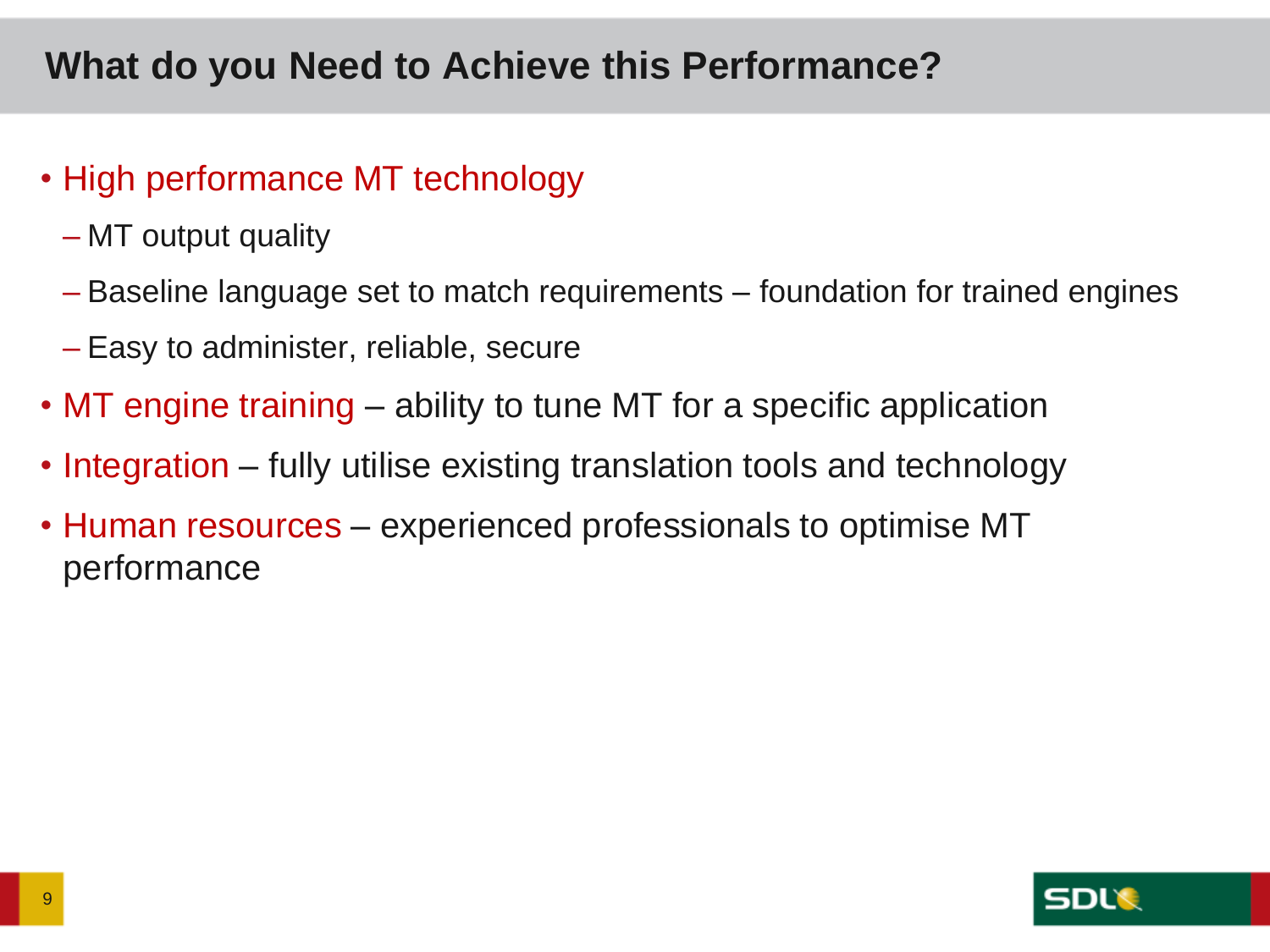## **Why MT Engine Training is Important**

- The MT output is trained so that the terminology and style are appropriate for the content
- Improves post-editing efficiency and productivity



• Measure productivity improvement before release to production

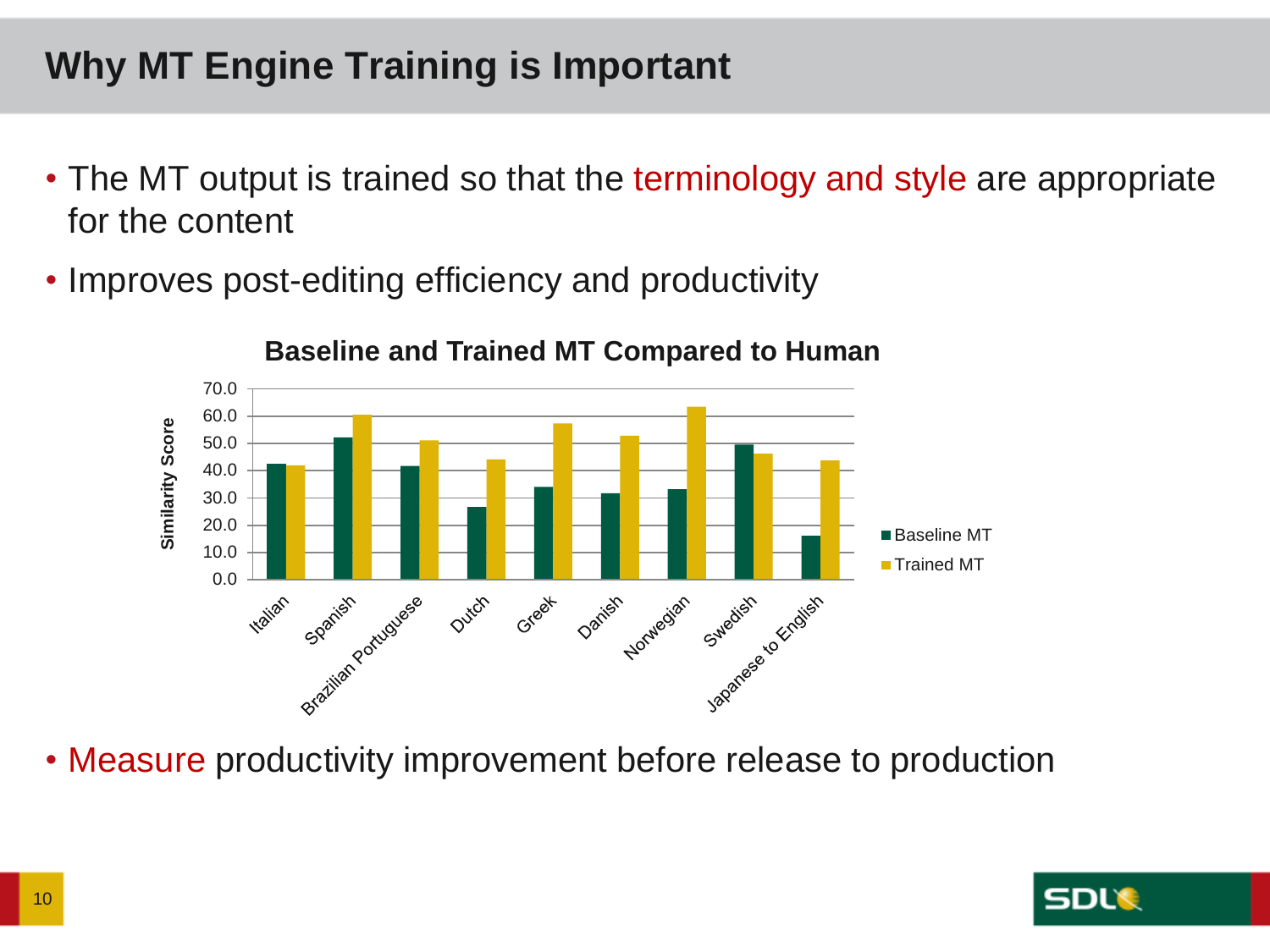## **Integration of MT with the Translation Environment**

- Require an MT platform that is:
	- Easy to connect and administer, reliable, secure
- Current generation of translation tools have many features and functions that ensure high quality and productivity
	- Easy to use interface
	- Translation Memory
	- Automated workflow
	- Support functions: terminology, spell checkers, QA tools, reporting
	- Open api connectivity
	- MT integration specifics, tag handling, punctuation
- Retain these benefits and add the efficiency savings of MT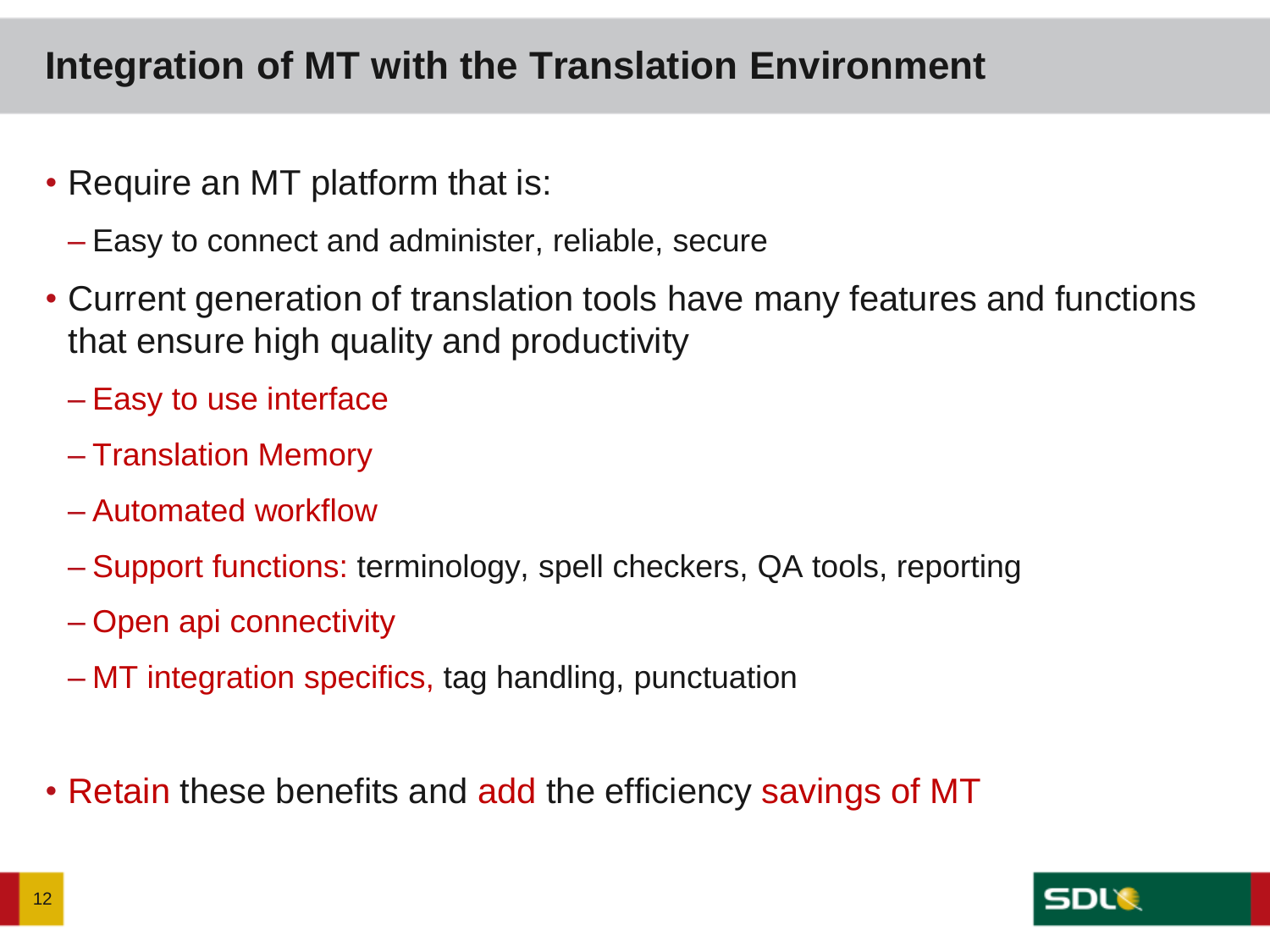## **Integration with Translation Editor with Baseline MT**

| La carte européenne d'assurance maladie                                     | AT             | The European health insurance card                                               |
|-----------------------------------------------------------------------------|----------------|----------------------------------------------------------------------------------|
| Avant de vous rendre dans un autre a pays de l'UE a pour un bref            | AT             | Before you travel to another country of the $\epsilon > EU$ a for a short stay - |
| séjour - pour affaires, vacances ou études - demandez une a carte           |                | on business, vacation or studies - ask for a a European health                   |
| européenne d'assurance maladie a img à votre organisme d'assurance          |                | insurance card a lime to your health insurance organization.                     |
| maladie.                                                                    |                |                                                                                  |
| Cette carte vous permettra de bénéficier de tous les soins de santé dont    | AT             | This card will allow you to enjoy all the health care you may need               |
| vous pourriez avoir besoin durant votre séjour.                             |                | during your stay.                                                                |
| Dans de das, les 27 États membres de l'UE + l'Islande, le Liechtenstein, la | AT             | In this case, the 27 member States of the EU + Iceland, Liechtenstein,           |
| Norvège et la Suisse                                                        |                | Norway and Switzerland                                                           |
| carte européenne d'assurance maladie                                        | $\sqrt{3}$ 82% | Health insurance card                                                            |
| Elle prouve que vous avez droit à des soins médicaux et constitue la        | AT             | It proves that you have the right to medical care and constitutes the            |
| preuve matérielle que vous êtes assuré dans un pays de l'UE.                |                | physical evidence that you are insured in a country of the EU.                   |
| Si vous tombez malade lors d'un séjour à l'étranger, la carte européenne    | AT             | If you get sick during a stay abroad, the European health insurance card         |
| d'assurance maladie vous permet de bénéficier des soins de santé publics    |                | enables you to benefit from the public health care in the same conditions        |
| dans les mêmes conditions que les personnes assurées dans le pays en        |                | as the insured persons in the country in question.                               |
| question.                                                                   |                |                                                                                  |
| Vous pouvez donc aller consulter un a médecin a local.                      | 91%<br>8       | So you can consult a so doctor a                                                 |
| médecin                                                                     | 42 100%        | Doctor                                                                           |
| Sachez que les ressortissants de pays non membres de l'UE ne peuvent        | AT             | Be aware that the nationals from non-member countries of the EU may              |
| utiliser leur carte européenne d'assurance maladie pour bénéficier d'un     |                | not use their European health insurance card to receive medical                  |
| traitement médical au Danemark.                                             |                | treatment in Denmark.                                                            |
| En outre, les ressortissants bulgares et roumains ne peuvent pas            | AT             | In addition, the Bulgarian and Romanian nationals cannot currently use           |
| actuellement utiliser leur carte européenne d'assurance maladie en Suisse.  |                | their European health insurance card in Switzerland.                             |
| Dans le cas peu probable où votre carte européenne d'assurance maladie      | AT             | In the unlikely event that your European health insurance card would be          |
| serait refusée, vous pouvez a demander de l'aide a                          |                | refused, you can a ask for help a                                                |
| demander de l'aide                                                          | 42 100%        | Ask for Help                                                                     |
| Même si vous n'avez pas votre carte européenne d'assurance maladie avec     | AT             | Even if you do not have your European health insurance card with you,            |
| vous, vous avez droit aux soins de santé.                                   |                | you are entitled to health care.                                                 |
| Les modalités de paiement et de remboursement pourront toutefois être       | AT             | The arrangements for payment and reimbursement may however be                    |
| plus compliquées.                                                           |                | more complicated.                                                                |
| En cas d'urgence - si vous êtes hospitalisé, par exemple - votre organisme  | AT             | In case of emergency - if you are hospitalized, for example - your local         |
| local d'assurance maladie peut vous aider en envoyant par fax ou par        |                | agency of health insurance can help you by sending by fax or by e-mail           |
| courriel un certificat provisoire de remplacement.                          |                | a provisional replacement certificate.                                           |

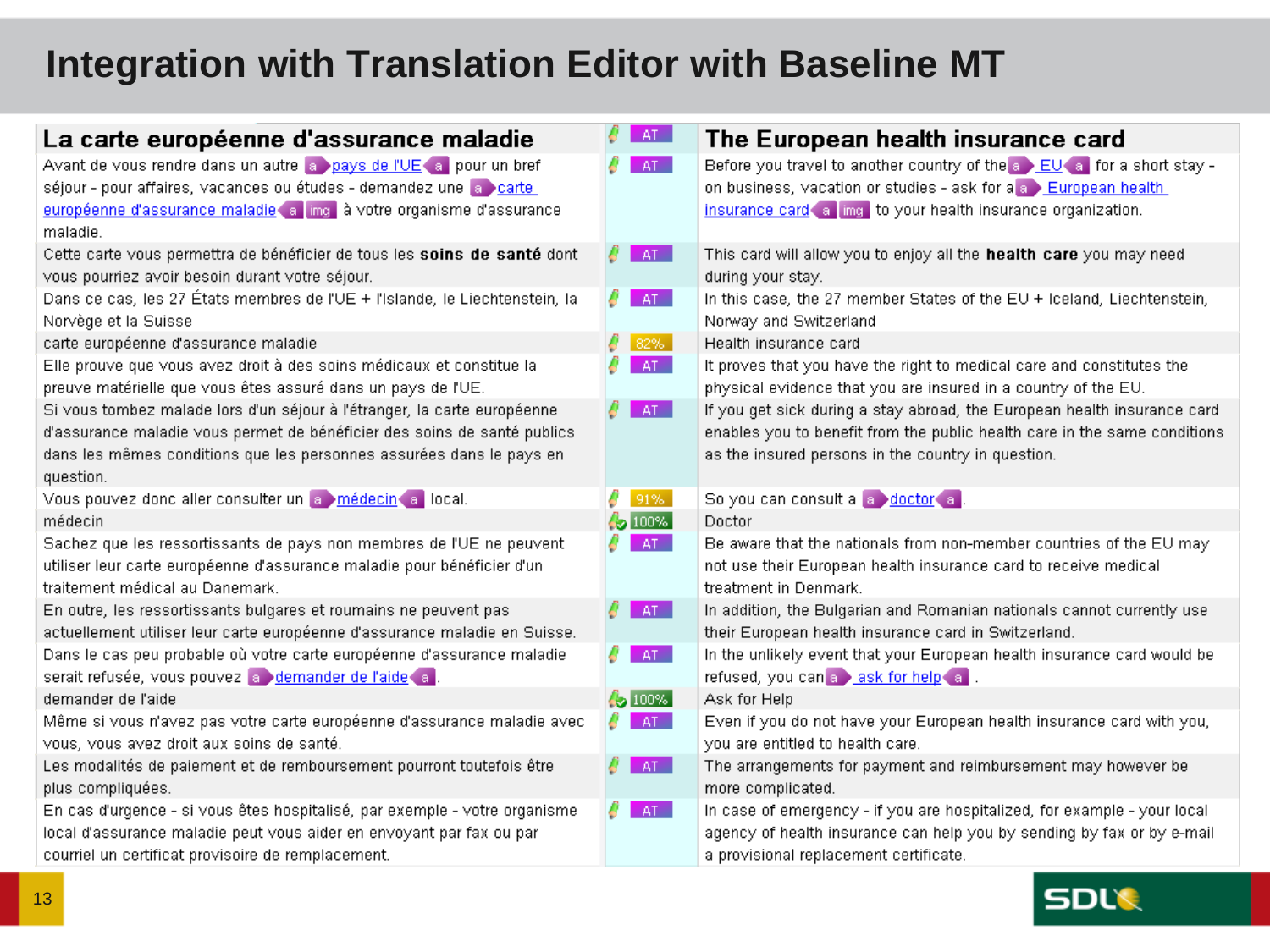## **Human Resources**

- MT developers
	- To advance MT technology
	- Develop an environment that make MT easy and efficient to use
- MT linguists
	- To train, optimise and maintain MT engines
- Post-editors
	- Post-editing is a professional skill, training and experience are very important



### **Comparison of PE Productivity**

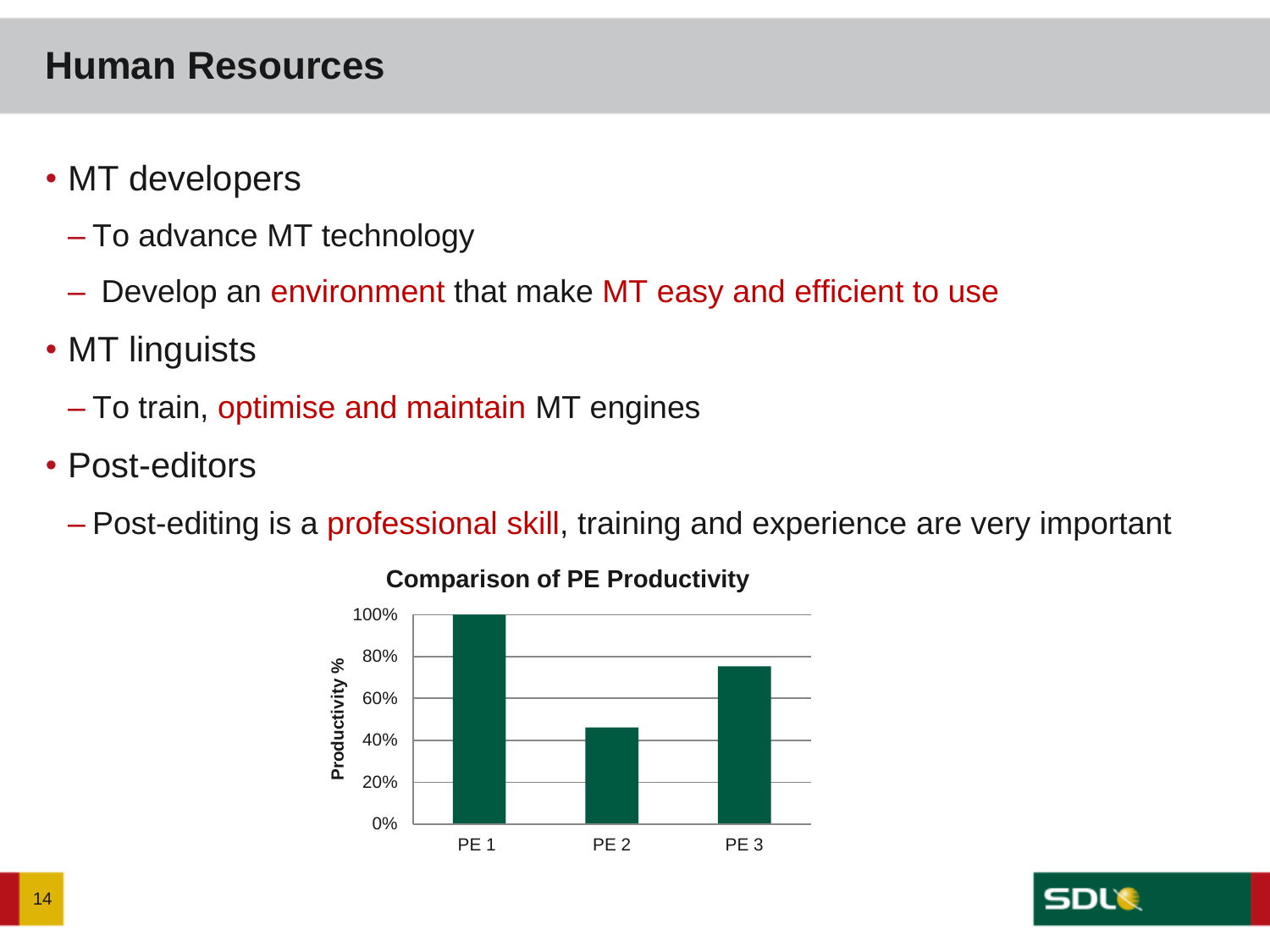## **How to Guarantee High Quality**

- Post-editors review all MT output and post-edit as necessary to full publishable standard
- Use the same QA checks and tools as for conventional translation
- Include a linguistic review of the post-editors work
- Use the same QA standards as conventional translation same threshold scores
- Reviewer Grading for European automotive customer





DE EN ES EL IT NI PT-PT SV

### **QA Score by iMT Languages 2012**

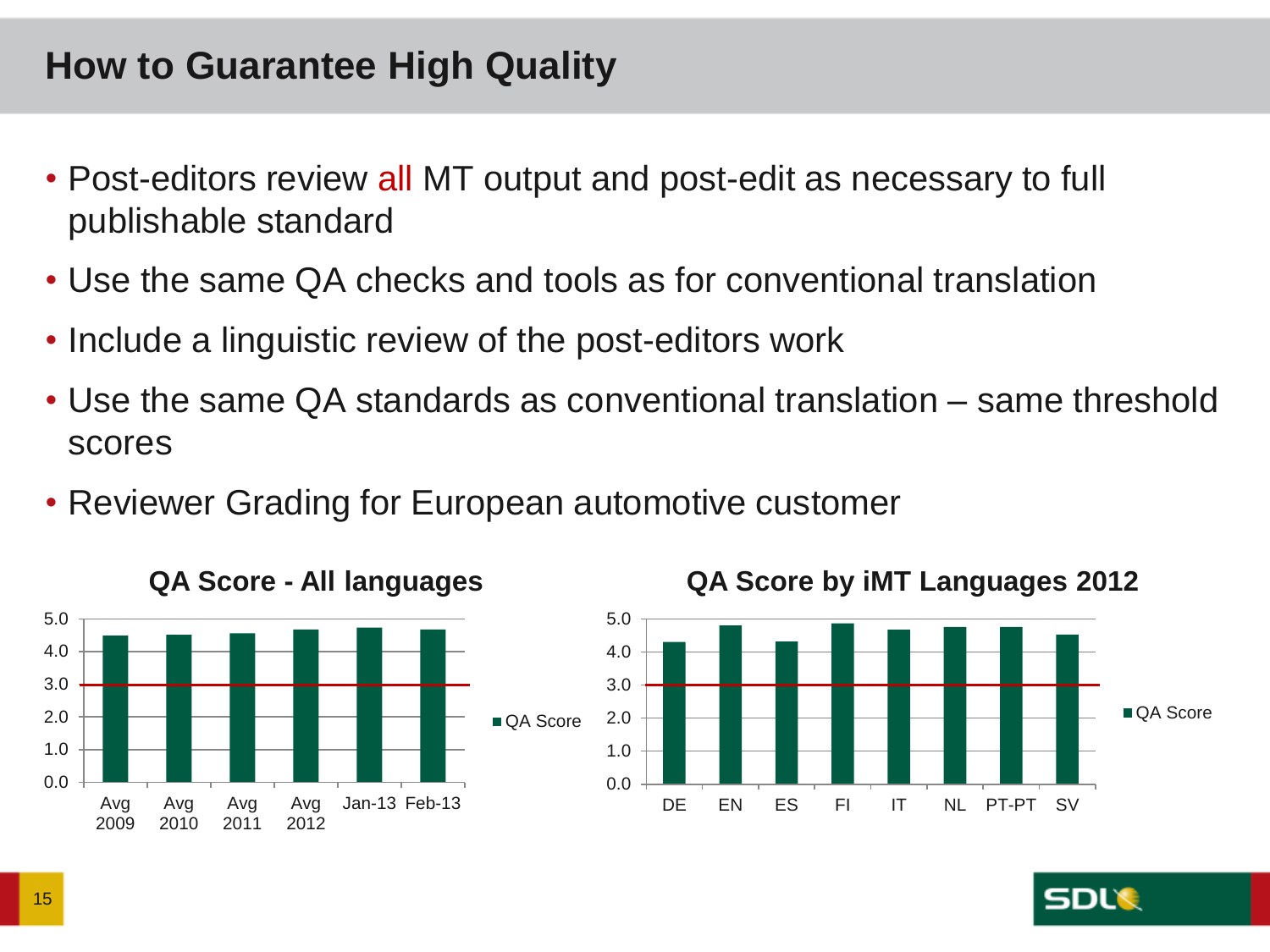## **Summary**

|                                              | <b>Translation</b> | <b>Translation + TM</b> | Trained MT + PE + TM |
|----------------------------------------------|--------------------|-------------------------|----------------------|
| Words to translate per language              | 500,000 words      | 250,000 words           |                      |
| Words to post-edit per language              |                    |                         | 250,000 words        |
| Project Schedule, 5 translators per language | 40 days            | 20 days                 | 14 days              |
| Cost per language                            | € 85,000           | $\in$ 42,500            | € 30,000             |
| Project cost for 12 languages                | €1,020,000         | € 510,000               | € 360,000            |
| Project saving compared to Translation + TM  |                    |                         | € 150,000            |

## • Trained MT + PE + TM

- Time and cost reduced by 30% compared to Translation + TM
- Do more for less
- How to achieve…